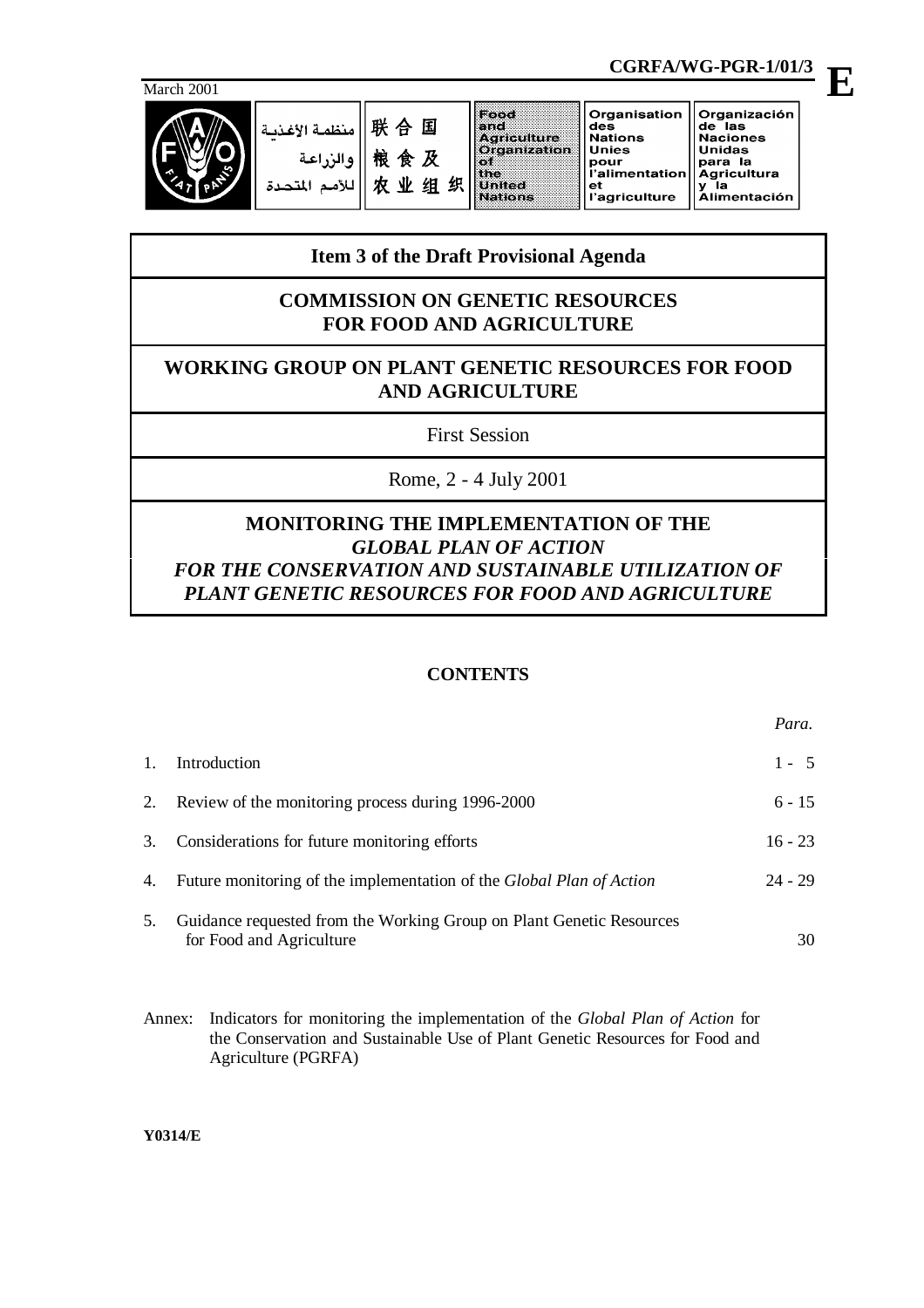## **MONITORING THE IMPLEMENTATION OF THE** *GLOBAL PLAN OF ACTION FOR THE CONSERVATION AND SUSTAINABLE UTILIZATION OF PLANT GENETIC RESOURCES FOR FOOD AND AGRICULTURE*

#### **1. INTRODUCTION**

1. One hundred and fifty countries adopted the *Global Plan of Action for the Conservation and Sustainable Utilization of Plant Genetic Resources for Food and Agriculture* at the Fourth International Technical Conference on Plant Genetic Resources (Leipzig, June 1996). The Conference agreed that "overall progress in the implementation of the *Global Plan of Action* and of the related follow-up processes would be monitored and guided by the national governments and other members of FAO, through the Commission on Genetic Resources for Food and Agriculture".<sup>1</sup> This was subsequently endorsed by Council Resolution 1/111 (October 1996). The Conference also asked the Commission to "set the formats for receiving progress reports from all the parties concerned and establish criteria and indicators to assess progress" in the implementation of the *Plan.*<sup>2</sup>

2. At its Seventh Regular Session, the Commission considered follow-up and requested "that FAO play a proactive and creative role in facilitating and monitoring implementation of the Global Plan of Action".<sup>3</sup> It agreed to develop a transparent and efficient monitoring process and recommended that within the framework of the priority activity areas of the *Plan* a core set of indicators should be established to facilitate such a process.

3. At its Eighth Regular Session, the "Commission noted (...) that monitoring the implementation of the *Global Plan of Action* was important for efficient resource-utilization", and it "underlined the need for FAO to allocate adequate resources from its Regular Budget, to support the tasks of monitoring and facilitating the implementation of the *Global Plan of* Action".<sup>4</sup> In addition, the "Commission stressed the importance of FAO's continued collaboration with relevant international organizations and institutions, including the Convention on Biological Diversity, and the CGIAR System, and agreed that FAO should continue to strengthen collaboration among relevant international organizations in monitoring and preparing reports on genetic resources for food and agriculture". 5

4. The Commission agreed that, subject to the availability of resources, the Working Group on Plant Genetic Resources for Food and Agriculture should meet during the present biennium to guide the implementation and review of the *Plan*, in particular: (i) defining the reporting format and indicators for monitoring the implementation of the *Plan*; (ii) guiding the development of the second *Report on the State of the World's Plant Genetic Resources for Food and Agriculture* (once the negotiations for the revised International Undertaking have been completed); and (iii) guiding the further development of the *World Information and Early Warning System on Plant Genetic Resources*.

5. A report on the implementation of the *Plan* is presented in document CGRFA/WG-PGR-1/01/2. The present document has been prepared following consultations with the International Plant Genetic Resources Institute (IPGRI). It addresses the processes by which effective

 $\frac{1}{1}$ ITCPGR/96/REP para. 21.

<sup>2</sup> ITCPGR/96/REP para. 22.

 $\frac{3}{4}$  CGRFA-7/97/REP para. 19.

 $^{4}$  CGRFA-8/99/REP para. 17.

CGRFA-8/99/REP para. 25.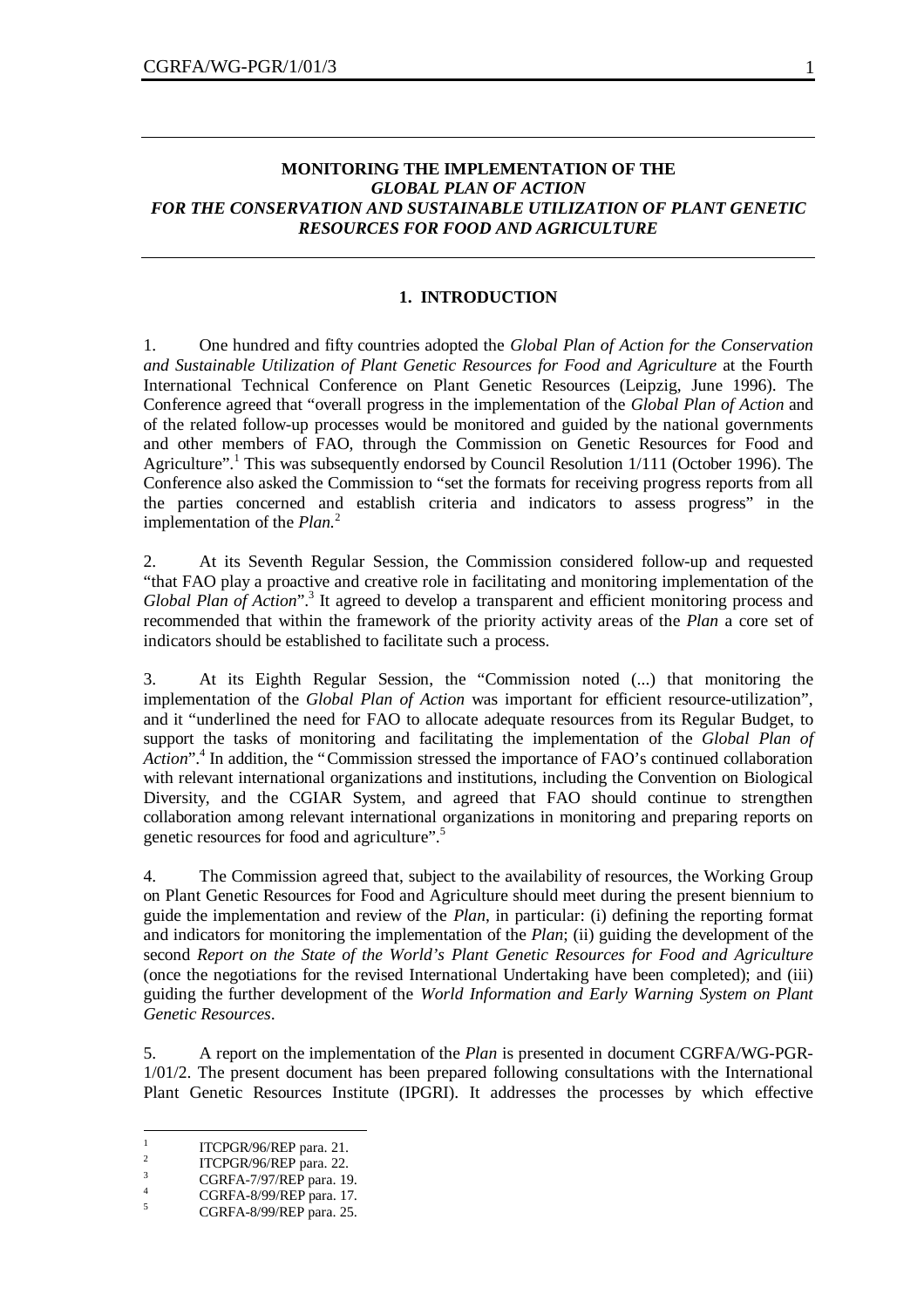monitoring can best be attained, and a long-term monitoring system established. In section 2, the monitoring activities undertaken in the years 1998 and 2000 are reviewed. Considerations for the further development of the monitoring process, including lessons learnt from previous experiences, are discussed in Section 3. Section 4 presents future plans for monitoring activities. The guidance of the Working Group for the further development of the monitoring process is sought in section 5. A proposed set of indicators and a reporting format incorporating these indicators have been developed, as requested by the International Technical Conference and the Commission at its Seventh Regular Session; these are at disposal of the Working Group in the Annex to this document and in document CGRFA/WG-PGR-1/01/Inf.1, respectively.

## **2. REVIEW OF THE MONITORING PROCESS DURING 1996-2000**

## *The 1998 Survey*

6. The first survey on the implementation of the *Plan* was carried out in 1998. Country implementation reports were prepared by National Focal Points, who were nominated during the preparatory process of the Fourth International Technical Conference on Plant Genetic Resources, or afterwards. Reports were prepared in the context of Regional Meetings held to promote the implementation of the Plan.<sup>6</sup> The survey was based on a simple questionnaire reflecting the twenty priority activity areas of the *Plan*. 7 For each of these, information was requested on:

- actions undertaken since mid-1995, and funding sources;
- the countries' prioritized main needs and the main constraints;
- the opportunities for further action, in the near future, at national and sub-regional level; and
- the support required from regional or international organizations.

7. As a trial of a methodology for a more comprehensive survey, and as a test of the availability of relevant information, the Activity Area 15, "Building Strong National Programmes" was selected, in the light of the importance accorded to it by the *Plan* and reaffirmed by the Commission at its Seventh Session. The results showed that detailed information on national programmes was available in most countries, and that such information was, in fact, easier to analyse than in the case of the other priority activity areas.

8. The questionnaire was completed by over 100 countries. The results were presented at the Eighth Regular Session of the Commission, in the Progress Report on the implementation of the *Plan.*<sup>8</sup>

## *The 2000 Survey*

9. The *Plan* requests Governments to designate or re-confirm Focal Points for periodic reporting on plant genetic resources for food and agriculture to FAO, the Conference of the Parties to the Convention on Biological Diversity (COP/CBD), and other appropriate bodies.<sup>9</sup> At its Eighth Regular Session, the Commission urged countries that had not already done so, to appoint National Focal Points.

 6 Five Regional Meetings were organized jointly by FAO, IPGRI, the *System-wide Genetic Resources Programme* (SGRP) of the Consultative Group on International Agricultural Research (CGIAR), and the regional and sub-regional networks for agricultural research.

<sup>7</sup> For Europe, a more elaborate survey was prepared by IPGRI's Regional Office, on behalf of the European Cooperative Programme for Plant Genetic Resources.

 $8 \text{ CGRFA-8/99/3}.$ 

<sup>9</sup> *Global Plan of Action*, para. 283; see also CGRFA-Ex2/96/3.3, para. 33 - 35; Chapter 5 of the *State of the World's Plant Genetic Resources for Food and Agriculture*; UNEP/CBD/COP/3/REP, COP/CBD Decision III/11; and Priority Activity Area 15 of the *Plan*.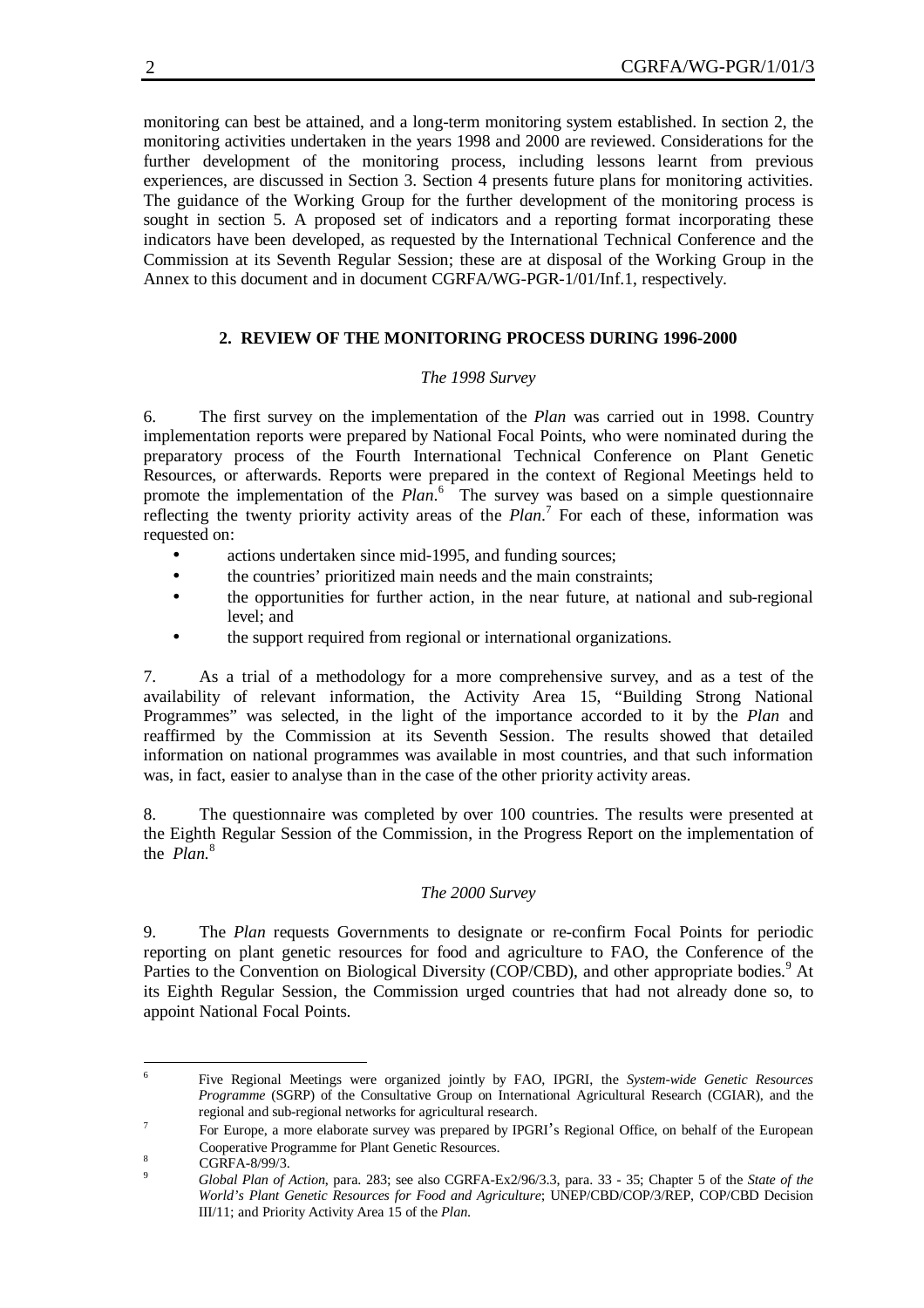$\overline{a}$ 

10. In 2000, four years after the Fourth International Technical Conference, FAO officially requested member countries to re-confirm or, if they had not yet done so, to designate National Focal Points for the implementation of the *Plan*. Official replies appointing 177 National Focal Points were received from 151 countries.<sup>10</sup> Such a large response confirms the continuing importance given to the *Plan* by FAO member countries.

11. A few months after their nomination, a further survey was conducted through these National Focal Points, who were requested either to complete a questionnaire or, alternatively, to provide a brief summary report on the implementation of the *Plan* during the last biennium. The topics addressed by the 2000 questionnaire were basically the same as in the former survey conducted in 1998 (see para. 6). The main methodological refinement consisted in the introduction, for all the activity areas of the *Plan*, of a standardized approach, conceptually similar to that tested for Activity Area 15 during the 1998 survey (see para. 7). In order to facilitate data analysis and synthesis, yes/no and multiple choice questions were extensively used, and the average number of questions per priority activity area was less than four.

12. Countries appear to appreciate the standardized approach, since only six countries out of 109 chose to provide a general summary report instead of responding through the standardized questionnaire.<sup>11</sup> Document CGRFA/WG-PGR-1/01/2 "*Progress Report on the Implementation of the Global Plan of Action*" is based on the analysis of the 109 responses.



**Figure 1**. Member countries that: (i) nominated a National Focal Point for the implementation of the *Global Plan of Action* and participated actively in the 2000 survey (dark grey); (ii) nominated a National Focal Point, but did not participate in the 2000 survey (medium grey); (iii) neither appointed a National Focal Point nor participated in the 2000 survey (light grey).

<sup>&</sup>lt;sup>10</sup> The full list of appointed National Focal Points can be found under WIEWS at the following Internet address: http://apps3.fao.org/wiews/contacts\_rep13.jsp?query\_OFFICES=13. Note that some countries appointed more than one National Focal Point for the implementation of the *Plan*.

<sup>11</sup> The following countries participated actively in the 2000 survey: *Albania; Angola; Antigua and Barbuda; Argentina; Armenia; Austria; Azerbaijan; Bangladesh; Barbados; Belarus; Benin; Bolivia; Botswana; Bulgaria; Burundi; Cameroon; Canada; Cape Verde; Chile; China; Colombia; Congo; Congo, Democratic Republic of; Costa Rica; Cuba; Cyprus; Czech Republic; Denmark; Ecuador; Egypt; El Salvador; Estonia; Ethiopia; Finland; Germany; Ghana; Greece; Grenada; Guatemala; Guyana; Hungary; Iceland; India; Indonesia; Iraq; Ireland; Italy; Japan; Jordan; Kiribati; Korea, Republic of; Kyrgyzstan; Laos People's Democratic Republic; Lebanon; Lesotho; Libyan Arab Jamahiriya; Lithuania; Madagascar; Malaysia; Mauritania; Mauritius; Mexico; Morocco; Myanmar; Namibia; Nepal; Netherlands, the; New Zealand; Niger; Nigeria; Oman; Pakistan; Palau; Paraguay; Peru; Poland; Portugal; Romania; Russian Federation; Rwanda; Saint Lucia; Seychelles; Sierra Leone; Singapore; Slovak Republic; Slovenia; South Africa; Spain; Sri Lanka; Sudan; Swaziland; Sweden; Switzerland; Syrian Arab Republic; Thailand; The Former Yugoslav Republic of Macedonia; Togo; Tonga; Trinidad and Tobago; Tunisia; Turkey; Ukraine; Uruguay; Uzbekistan; Vietnam; Yemen, Republic of; Yugoslavia; Zambia; Zimbabwe*.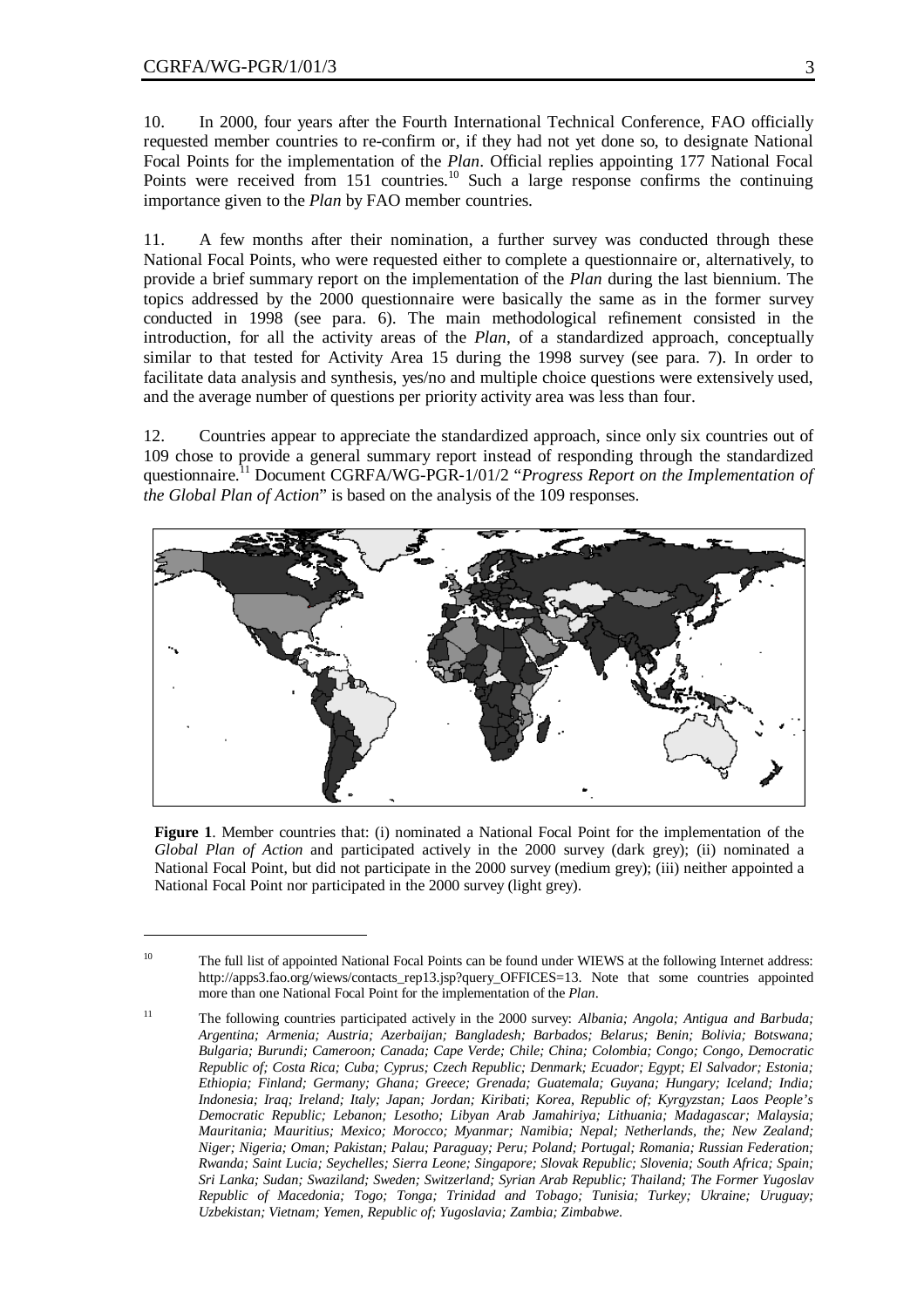## *Lessons from the 1998 and 2000 Surveys*

13. Both the 1998 and the 2000 surveys relied on a deliberately simple questionnaire in order to minimize the reporting burden on countries. This approach inevitably imposed serious limits to the scope and depth of the analysis, since very little quantitative and only general information was collected. More detailed information would require a more comprehensive survey, which, in turn, would imply the allocation of larger resources.

14. While many countries did not follow the guidelines provided for in the 1998 survey, making synthesis of information difficult, response to the 2000 survey was better, indicating an improvement in the presentation of guidelines and in the ability and willingness of countries to follow the adopted standardized approach.

15. National stakeholders' involvement during both surveys was rather limited in most countries. A wider participation of all national stakeholders would ensure more comprehensive and reliable coverage of the activities undertaken for the implementation of the *Plan*.

## **3. CONSIDERATIONS FOR FUTURE MONITORING EFFORTS**

16. Experience derived from both the preparatory process of the International Technical Conference and the *Global Plan of Action* monitoring process in 1998 and 2000, laid the basis for the development of the list of indicators for monitoring the implementation of all priority activity areas of the *Plan*, given in the Annex to this document, and the corresponding reporting format, given in document CGRFA/WG-PGR-1/01/Inf.1, which were drafted in cooperation with IPGRI. Both the indicators and the reporting format were developed in view of the following considerations, which need to be taken into account in developing the monitoring process further.

17. *Scale and complexity of the monitoring process.* The more detailed the monitoring process, the more time and effort will be needed from both countries and the Secretariat, with inevitable cost implications. Precise, quantifiable information on the implementation status of the *Plan,* including data on expenditures,<sup>12</sup> is however indispensable for prioritizing actions and the efficient use of available financial resources, particularly when these are limited. For these reasons, a balanced monitoring programme should be based on standardized data-collection, analysis and management tools and strengthened national programmes.

18. *Use of a standardized tabular approach in the reporting format associated with the establishment of a database.* A standardized tabular approach for managing the information: (i) simplifies the analysis of comparable data both spatially (among countries, sub-regions, regions, etc.) and temporally (by year) through the use of common indicators; (ii) reduces the burden of recording the information in future surveys by allowing updating of previous reporting; and (iii) sets the basis for the development of a structured information system on the implementation of the *Plan*. This approach has been extensively used in the proposed reporting format in document CGRFA/WG-PGR-1/01/Inf.1.

19. *Capacity-building.* National capacity-building will be a necessary component for the long-term success of the monitoring programme. Indeed, any additional monitoring requirement should be linked to capacity-building efforts to ensure that national programmes benefit directly from the monitoring effort. Initially, this would consist of developing capacity within national programmes for data-collection, management and analysis and, ultimately, for the development

 $12$ <sup>12</sup> At its Seventh Regular Session, the Commission requested that the survey of expenditures on activities on plant genetic resources be updated, in the framework of the *Plan's* priority activity areas. With time and resource limitations, a full new survey on expenditures was not attempted and a limited set of questions on expenditures was included in the 1998 and 2000 surveys.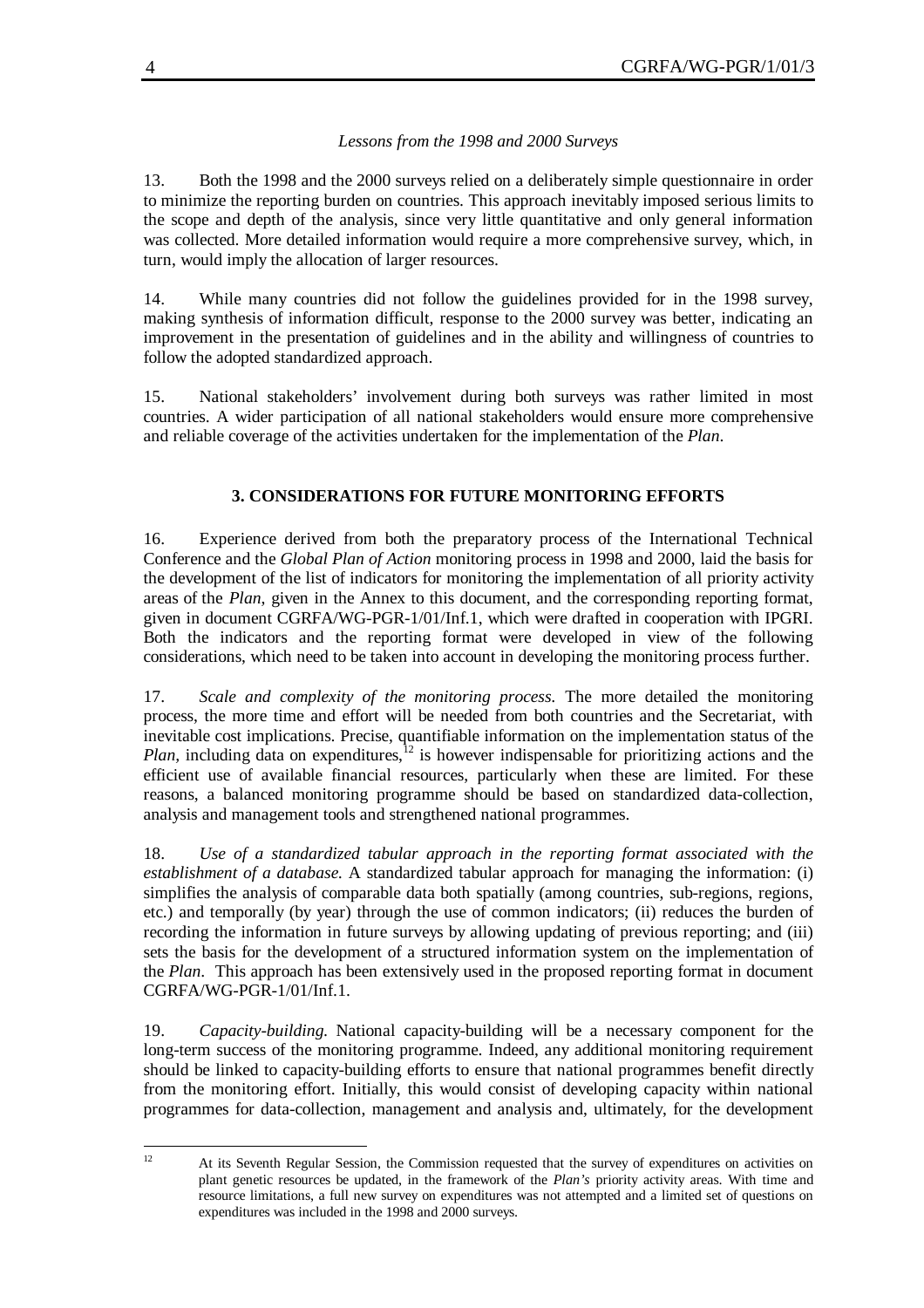of national, regional and international action plans, able to ensure resources for the areas of greatest priority and need. Allowance will need to be made for capacity-building in any comprehensive reporting programme, and this should be built into relevant budgets and timetables.

20. *The role of National Focal Points and stakeholders.* The decentralization of reporting is a means of building awareness among national programmes, as the basis for action planning and the allocation of resources in support of national PGRFA programmes. In this regard, the role of National Focal Points is crucial for the entire implementation and monitoring process of the *Plan*, particularly in coordinating and facilitating activities and information-exchange, including reporting at national, regional and international level. The involvement of stakeholders in the monitoring process of the *Plan*'s implementation is implicit throughout the reporting format proposed in document CGRFA/WG-PGR-1/01/Inf.1. However, their contribution becomes direct and essential in, for example, the case of genebanks for Activity Areas 5 - "Sustaining *ex situ* collections", 6 - "Regenerating threatened *ex situ* accessions", 7 - "Supporting planned and targeted collecting of plant genetic resources for food and agriculture", 8 - "Expanding *ex situ* conservation activities", and 9 - "Expanding the characterization, evaluation and number of core collections to facilitate use"; farmers'communities for Activity Area 2 - "Supporting on-farm management and improvement of plant genetic resources for food and agriculture"; and seed certification agencies for Activity Area 13 - "Supporting seed production and distribution". National Focal Points should coordinate the distribution among stakeholders of such specific parts of overall national reporting, and collect the information accordingly.

21. *Use of electronic mail and the Internet.* Rapidly developing information technologies can greatly facilitate communication and information-flow for a monitoring mechanism. Electronic mail and the Internet are becoming more and more accessible in developing countries. National Focal Points in 139 out of 151 countries were contacted via electronic mail in the 2000 survey. Applications running on Internet servers (such as the *World Information and Early Warning System on PGRFA, WIEWS*<sup>13</sup>) can provide a platform for National Focal Points and stakeholders to input information directly, allowing remote management and the sharing of information among the various groups of stakeholders in PGRFA programmes. However, it is also important that National Focal Points without access to such facilities be given the possibility to contribute in providing and receiving data through conventional means.

22. *National clearing-house mechanism*. In-country stakeholder consultations, and a datacollection and management system, would provide a basis for the establishment of a national clearing-house mechanism in each member country. This mechanism, to carry out continuing monitoring of the implementation of the *Plan*, would facilitate capacity-building, ensure transparency in the *Plan*'s implementation, and contribute to the sustainability of the monitoring process. As the information repository of the National Programme, it would become the stakeholders' reference point, and shared knowledge base at national level, thus facilitating the dynamic flow of information within the country and from the country to the Commission, and, ultimately, would contribute to the periodic assessment of, and report on, the *State of the World's Plant Genetic Resources for Food and Agriculture*,<sup>14</sup> as well as to the updating of the rolling *Plan*. An information system, built on the reporting format for monitoring the *Plan* implementation proposed in document CGRFA/WG-PGR-1/01/Inf.1, might be at the base of such a mechanism, and be linked to the Commission through the *WIEWS.*<sup>15</sup>

 $\overline{a}$ 

<sup>13</sup> http://apps3.fao.org/wiews/.

<sup>14</sup> CGRFA/WG-PGR-1/01/4, *Updating the Report on the State of the World's Plant Genetic Resources for Food and Agriculture*, para. 5.

<sup>15</sup> CGRFA/WG-PGR-1/01/6, *Progress Report on the World Information and Early Warning System on Plant Genetic Resources for Food and Agriculture*, para. 18-23.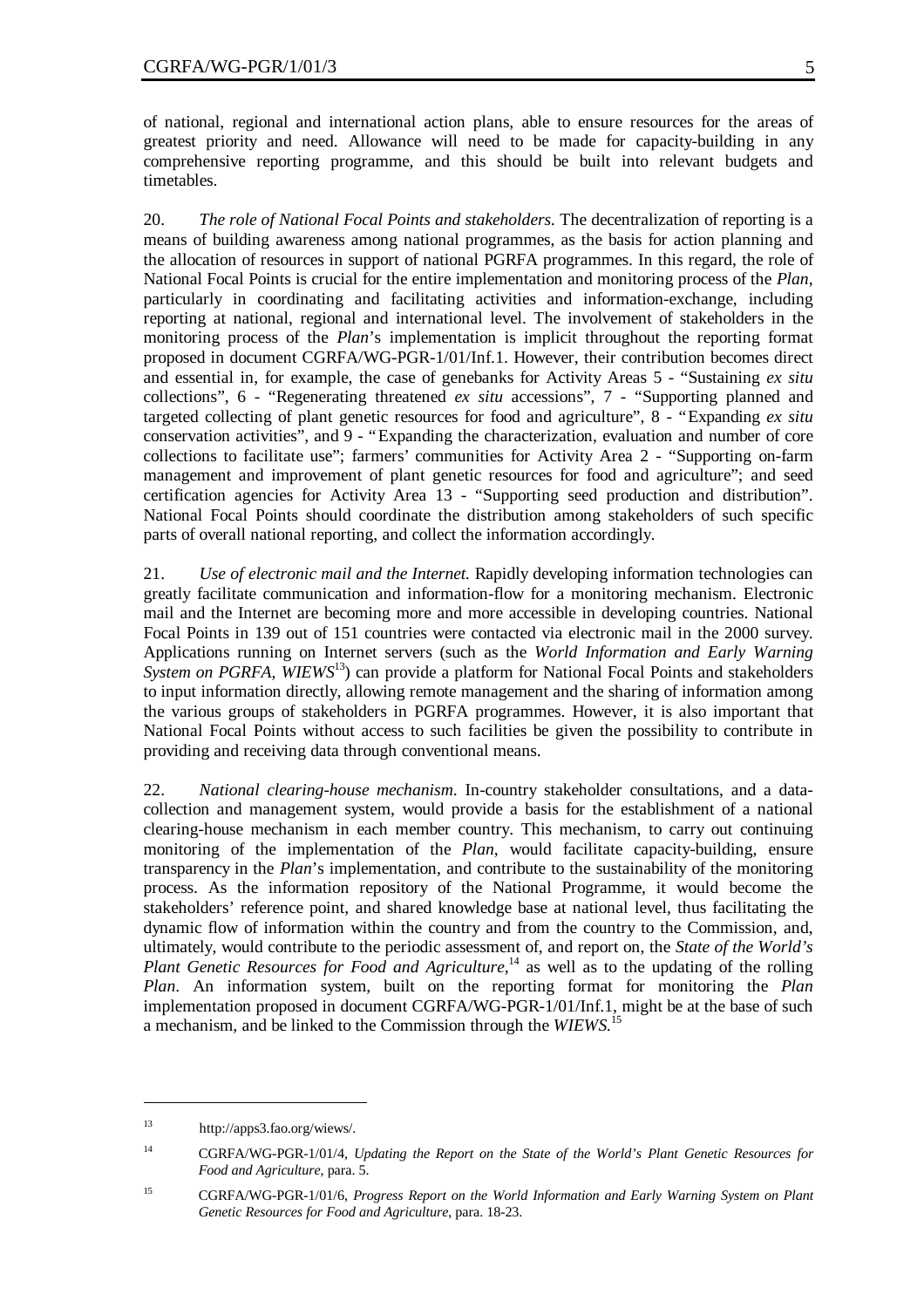23. *Linkage with other reporting requirements.* To limit the burden on countries, the Commission has also recommended that reporting to FAO on agricultural biodiversity be consistent with reporting to the CBD, the Commission on Sustainable Development (CSD) and other relevant inter-governmental bodies, as well as with the follow-up to the *World Food Summit Plan of Action*. The Working Group may therefore wish to advise the Commission as to how reporting on implementation of the *Plan* may partially satisfy countries' reporting on agrobiodiversity to the CBD, pursuant to Decision III/11 of the COP. If the Commission so wished, the Secretariat could initiate discussions with the Secretariats of the CBD and CSD to seek common reporting formats. Moreover, at its regular sessions, the Commission has reviewed reports from many international organizations (United Nations and other intergovernmental organizations, Centres of the Consultative Group on International Agricultural Research, and international non-governmental organizations) on their programmes, policies and activities, in all fields of agricultural biological diversity.<sup>16</sup> Such reports have also been made available to the COP/CBD.<sup>17</sup> The Working Group may wish to consider inviting such organizations to participate in the monitoring process, through providing specific information on their contribution to the implementation of the *Plan* in future reports, which may then be handled more systematically. Such a partnership approach to the monitoring process, which implicitly provides for datasharing, would reduce duplication of efforts in data-gathering, data-entry and training.

## **4. FUTURE MONITORING OF THE IMPLEMENTATION OF THE** *GLOBAL PLAN OF ACTION*

24. The full and effective implementation of a monitoring programme will require further work in terms of:

- promoting understanding of the indicators and reporting format, through wide stakeholders' participation at national, regional and international levels;
- increasing the involvement of national stakeholders, and establishing a comprehensive monitoring system at the national level;
- developing capacity in national programmes to manage, collect and analyse data, and ensuring long-term institutional commitment; and
- securing external funding to support the effort.

25. This work could be promoted through pilot activities, which would test the monitoring framework of the reporting format provided in document CGRFA/WG-PGR-1/01/Inf.1, initiate the necessary capacity-building and set the basis for the establishment, at national level, of a clearing-house mechanism for monitoring the *Plan*'s implementation. Consultations with other stakeholders, as referred to in para. 23, would be included as part of these pilot activities. The pilot activities would be undertaken by FAO, in collaboration with IPGRI, in selected, representative countries during the 2001/2002 biennium.

26. Based upon the results of these pilot activities, the indicators and the reporting format would be refined and adjusted, and the monitoring process extended to all member countries between 2004 and 2006, in preparation of the Twelfth Regular Session of the Commission and its Working Group. Such an extended monitoring may also be timely, with the expected implementation of the International Undertaking on Plant Genetic Resources, in which the *Plan* plays a key role, in order to provide base-line data to the Governing Body, and set the basis for systematic monitoring and follow-up.

27. The surveys to be carried out in 2002 and 2004, for the preparation of the progress reports on the implementation of the *Plan*, to be submitted at the Tenth and the Eleventh Regular Sessions of the Commission, respectively, would be based on the methodology currently in use,

 $\overline{a}$ 

<sup>&</sup>lt;sup>16</sup> In the Eighth session, CGRFA-8/99/11.

<sup>&</sup>lt;sup>17</sup> See CGRFA-8/99/12.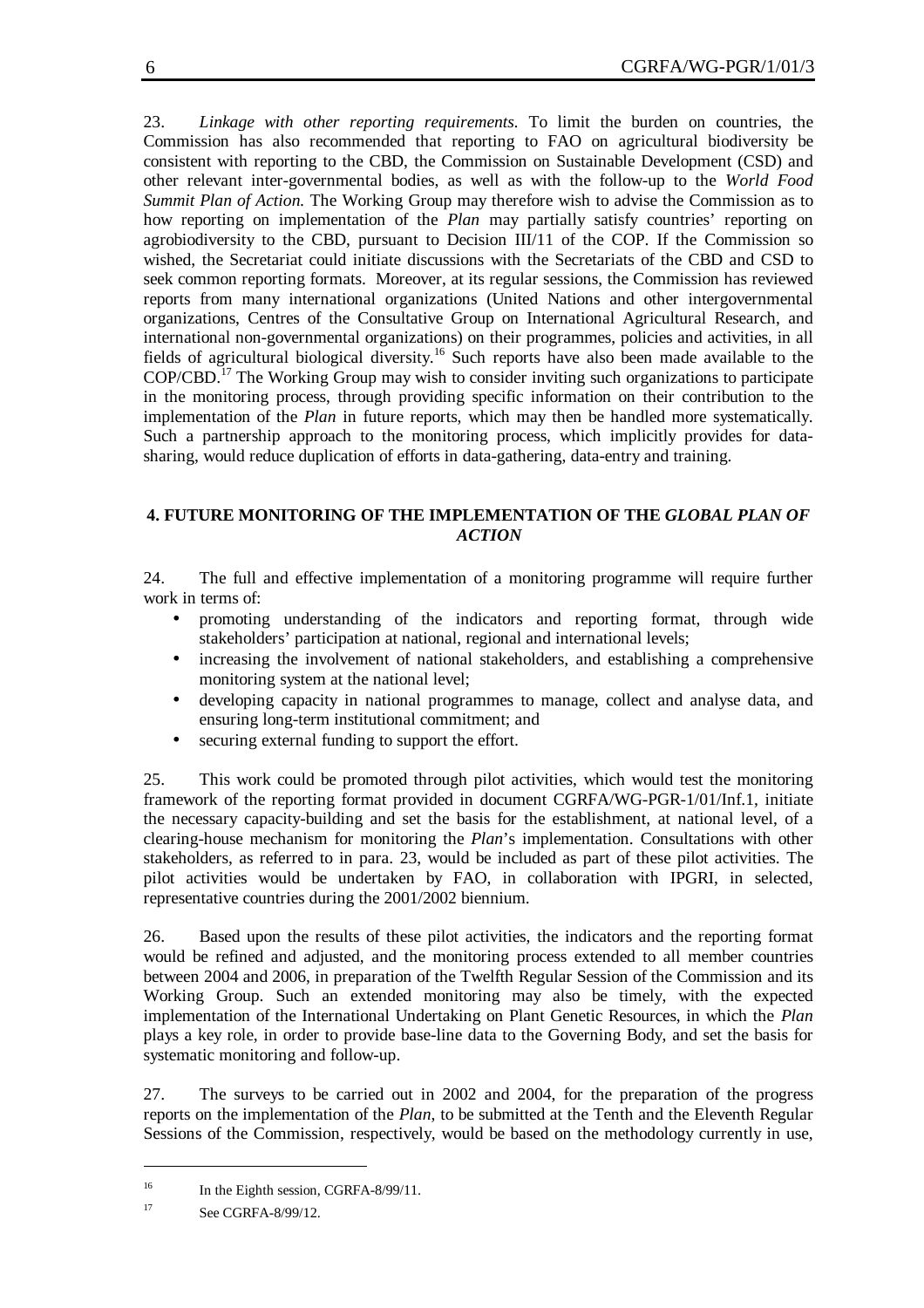integrating lessons as they are learned from the pilot activities and from the extended monitoring process.

28. The limited human and financial resources, available through the Regular Programme, have to date been used for the process leading to the proposed reporting format; donors are being approached for funds to allow the initiation of the pilot monitoring phase. However, both the pilot and the extended monitoring process would require the redirection of Regular Programme resources for the data system, as well as the mobilization of extra-budgetary resources for complementary capacity-building activities and for the establishment of national clearing-house mechanisms.

29. An average per country estimation of the extra-budgetary resources required for the implementation of the pilot monitoring phase, including in-country stakeholders' meeting, the establishment of a National Clearing House Mechanism on *Global Plan of Action* Implementation, complementary capacity-building activities and personnel services (FAO/IPGRI) is US\$20 000. It is proposed that between six and ten countries be covered within the remainder of the 2001/2002 biennium, implying an immediate need for US\$120 000 - US\$180 000. A roll-out of the programme between 2004 and 2006 would require similar funds for between 80 and 120 countries, in the context of the comprehensive monitoring and capacitybuilding. Once established, the periodical monitoring process will be covered by Regular Programme resources, and provide a "real-time" picture of the increased activities of the *Plan*, that are expected with the completion and entry into force of the International Undertaking.

#### **5. GUIDANCE REQUESTED FROM THE WORKING GROUP ON PLANT GENETIC RESOURCES FOR FOOD AND AGRICULTURE**

30. The Working Group may wish to provide guidance on action to be taken by the Secretariat, *inter alia*, in relation to:

- (a) the proposed indicators (Annex) and reporting format (document CGRFA/WG-PGR-1/01/Inf.1) for monitoring the implementation of the *Plan*, including, in particular:
	- i. pilot activities to be carried out by FAO, in collaboration with IPGRI in selected, representative countries during 2001-2002, to evaluate the proposed indicators and reporting format for monitoring the implementation of the *Plan* (para. 25);
	- ii. capacity-building needs, including for the establishment of a clearing-house or similar mechanism for strengthening the national PGR programme, the continuing role of the National Focal Points, and stakeholders' involvement (para. 19, 20, 22 and 24);
	- iii. consultations with international and regional organizations, as stakeholders, concerning the indicators and reporting format (para. 23 and 24);
- (b) the mobilization of the necessary extra-budgetary funds (para. 28 and 29);
- (c) the nature and scale of the proposed surveys in 2002 and 2004 (para. 27), and between 2004 and 2006 (para. 25 - 29).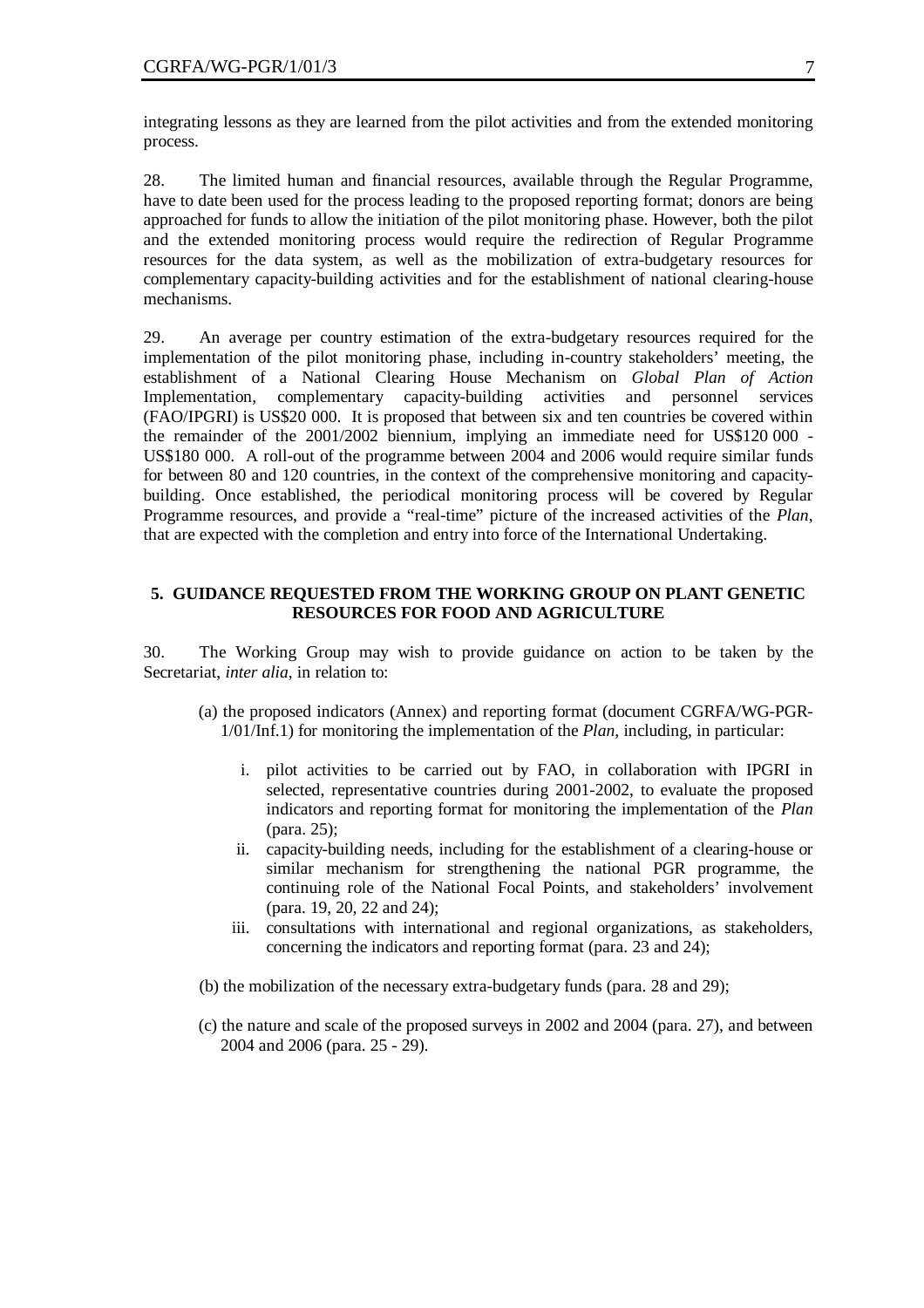#### **ANNEX**

#### **INDICATORS for MONITORING the IMPLEMENTATION of the GLOBAL PLAN of ACTION for the CONSERVATION and SUSTAINABLE USE of PLANT GENETIC RESOURCES for FOOD and AGRICULTURE (PGRFA)**

(i) Completed, on-going and proposed programmes/projects addressing priority activity areas of the *Global Plan of Action*.

#### *In Situ* Conservation and Development

#### Activity Area 1. Surveying and Inventorying Plant Genetic Resources for Food and Agriculture

- (i) Surveys/inventories of plant genetic resources for food and agriculture carried out.
- (ii) Threatened species, relevant to food and agriculture, identified.
- (iii) Priority areas to survey/inventory identified.
- (iv) Surveying/inventorying activities integrated within the national strategy and policy on PGRFA conservation and use.
- (v) Methodologies developed for surveying and inventorying intra- and inter-specific diversity in agro-ecological systems.
- (vi) Geographical Information Systems (GIS) to support genetic resources surveys used.
- (vii) Training and capacity-building in taxonomy, population biology, ethnobotany, and ecoregional or agro-ecological surveying carried out.

Activity Area 2. Supporting On-farm Management and Improvement of Plant Genetic Resources for Food and Agriculture

- (i) Farmers and local farmer communities, national genebanks and research institutes involved in PGRFA on-farm management and improvement programmes/projects.
- (ii) Socio-cultural factors incorporated into design and implementation of agricultural research and plant genetic resources activities.
- (iii) Incentives and policies to facilitate and encourage on-farm management and improvement of PGRFA in place.
- (iv) Support to community-based institutions for on-farm management.
- (v) Multidisciplinary scientific research carried out in ethnobotany and socio-economics of plant genetic resources, population and conservation biology, crop improvement, little known crops.
- (vi) Interdisciplinary training carried out in facilitating, improving and catalysing on-farm plant genetic resources activities.

#### Activity Area 3. Assisting Farmers in Disaster Situations to Restore Agricultural Systems

Existence and/or implementation of:

- (i) Plan(s) for assisting farmers in disaster situations to recover/restore adapted local varieties.
- (ii) Information systems to identify appropriate germplasm for re-introduction, after disasters.
- (iii) Mechanisms to facilitate rapid acquisition, multiplication, restoration and provision of materials, within the country, and from/to other countries.

#### Activity Area 4. Promoting *In Situ* Conservation of Wild Crop Relatives and Wild Plants for Food Production

(i) Strategies for *in situ* conservation and use of wild crop relatives and species gathered for food developed and implemented.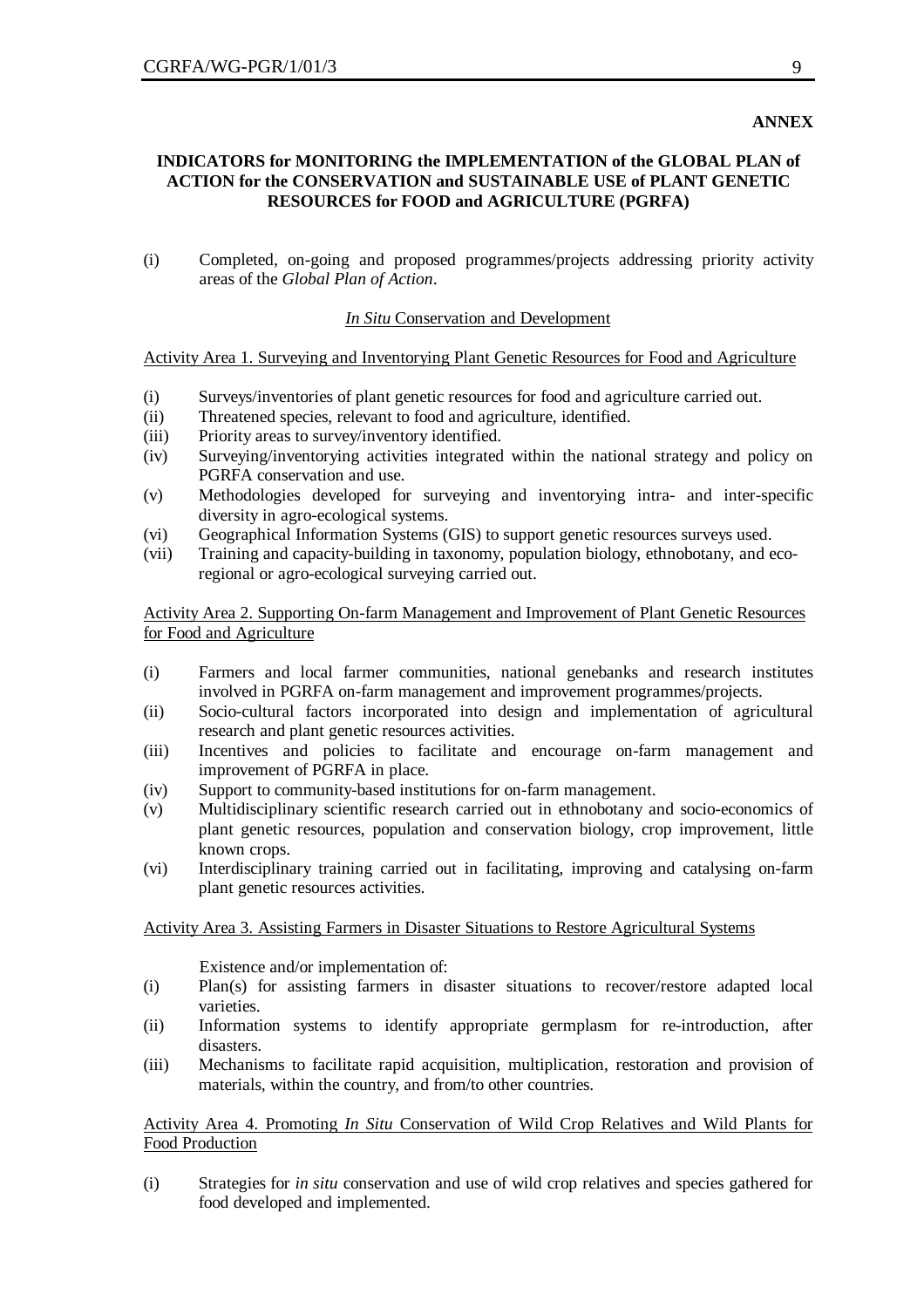- (ii) Wild food plants and wild relatives of crop plants identified for conservation *in situ*.
- (iii) Measures taken to support local communities in sustainably managing relevant wild plants.
- (iv) Wild crop relatives included in protected area plans.
- (v) Wild crop relatives included in biodiversity action plans.
- (vi) New protected areas designed for the conservation of wild crop relatives.

## *Ex Situ* Conservation

#### Activity Area 5. Sustaining Existing *Ex Situ* Collections

- (i) Budget, staff, number of species and accessions of *ex situ* holding collection.
- (ii) Agreements to facilitate/secure storage in other countries implemented.
- (iii) Training in genebank management carried out.

#### Activity Area 6. Regenerating Threatened *Ex Situ* Accessions

- (i) Regeneration plan for priority species developed and implemented.
- (ii) Number of accessions regenerated according to agreed international standards.
- (iii) Training and research to improve effectiveness and efficiency of regeneration carried out.
- (iv) Research in genetic diversity changes during regeneration carried out.

#### Activity Area 7. Supporting Planned and Targeted Collecting of Plant Genetic Resources for Food and Agriculture

- (i) Number of accessions collected.
- (ii) Number of accessions for which long-term conservation has been secured.
- (iii) Training in germplasm collecting methodologies and practices carried out.

#### Activity Area 8. Expanding *Ex Situ* Conservation Activities

- (i) Number of institutions involved in *ex situ* conservation.
- (ii) Low-cost botanic gardens, arboreta, and field genebanks established in universities, schools, *etc.*
- (iii) Innovative management strategies and/or improved methodologies for *ex situ* conservation of vegetatively propagated and recalcitrant seeded plants, as well as for species neglected in current conservation activities, developed and published.
- (iv) Training organized in innovative management strategies and/or improved methodologies for *ex situ* conservation of vegetatively propagated and recalcitrant seeded plants, as well as for species neglected in current conservation activities.
- (v) PGRFA storage facilities upgraded.

## Utilization of Plant Genetic Resources

Activity Area 9. Expanding the Characterization, Evaluation and Number of Core Collections to Facilitate Use

- (i) Number of accessions characterized, and evaluated.
- (ii) Number of institutions involved in PGRFA characterization and evaluation.
- (iii) Training in characterization and evaluation carried out for national programme staff, and on-farm evaluation for farmers.
- (iv) Number of core collections identified.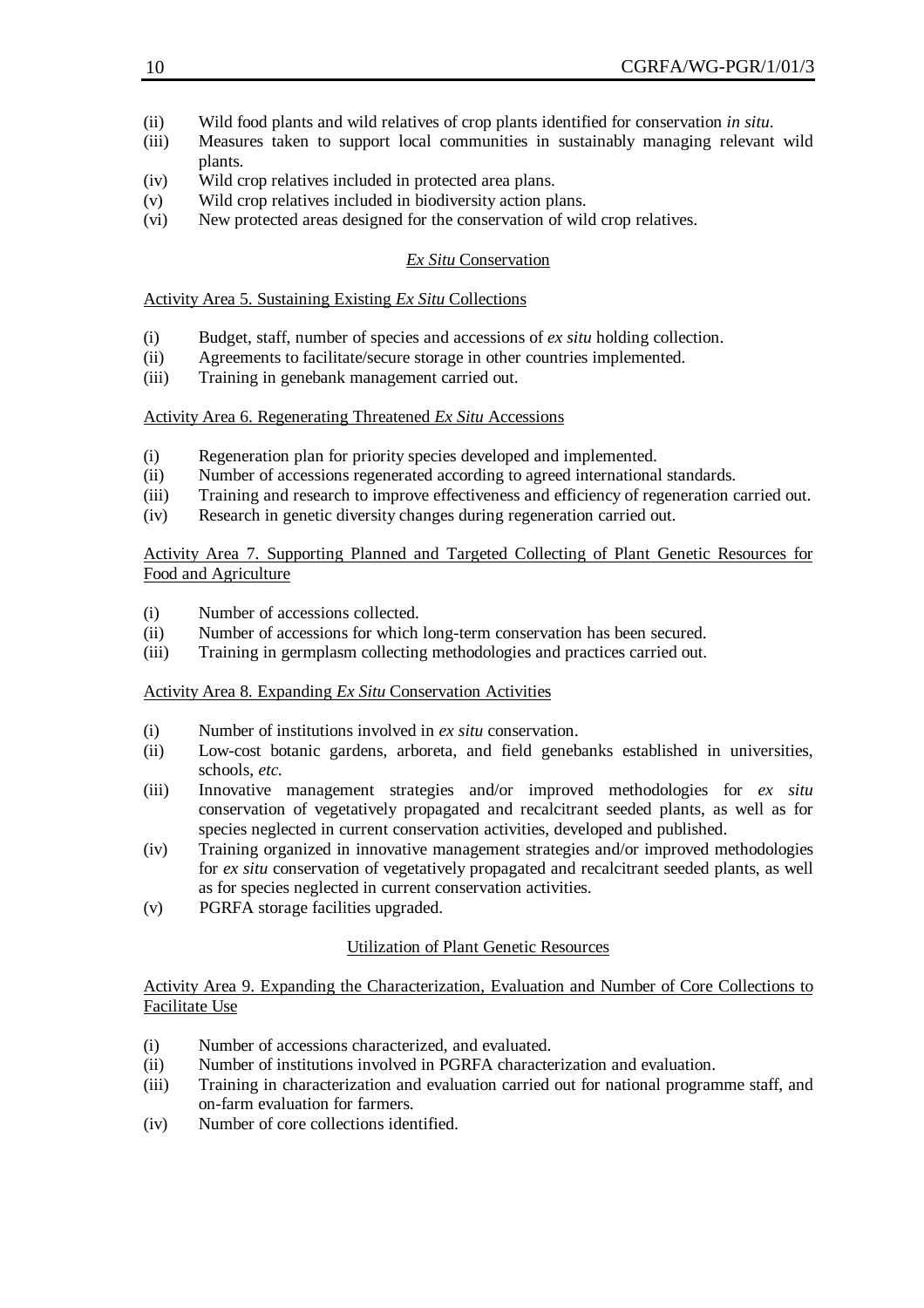## Activity Area 10. Increasing Genetic Enhancement and Base-broadening Efforts

- (i) Genetic enhancement and base-broadening needs and opportunities identified.
- (ii) Genetic enhancement and pre-breeding programmes established.

Activity Area 11. Promoting Sustainable Agriculture through Diversification of Crop Production and Broader Diversity in Crops

- (i) Programmes of genetic uniformity monitoring and/or vulnerability assessment established.
- (ii) Measures taken to increase the use of mixtures, and/or a range of varieties.

## Activity Area 12. Promoting Development and Commercialization of Under-utilized Crops and **Species**

- (i) Under-utilized species with potential for broader utilization identified.
- (ii) Sustainable management practices for under-utilized species developed and implemented.
- (iii) Post-harvest processing and marketing methods for under-utilized species developed.
- (iv) Training of farmers, scientists, extension workers carried out.
- (v) Planting material of selected under-utilized crops and species available for use.

## Activity Area 13. Supporting Seed Production and Distribution

- (i) Number of crop varieties released.
- (ii) National seed policies to develop and expand viable local-level seed production and distribution mechanisms for varieties and crops important to small-scale farmers implemented.
- (iii) Incentives for quality seed production of under-utilized crops provided.
- (iv) Farmer organizations supported.

## Activity Area 14. Developing New Markets for Local Varieties and "Diversity-rich" Products

- (i) Range of local crop varieties available in the market increased.
- (ii) Markets for local varieties and "diversity-rich" products developed or expanded.

#### Institutions and Capacity-building

#### Activity Area 15. Building Strong National Programmes

- (i) National committee or equivalent entity responsible for the coordination of PGRFA conservation and use at national level established or strengthened.
- (ii) Farmers, plant breeders, private sector, NGOs, and Universities involved in the national committee or programme.
- (iii) National Strategy, Plan or Programme on Conservation and Sustainable Use of PGRFA addressing GPA's priority activity areas established/strengthened and mechanism for evaluation and updating in place.
- (iv) Priority objectives established within the National Strategy/Plan/Programme on Conservation and Sustainable Use of PGRFA in relation to the GPA's priority activity areas.
- (v) National Focal Point(s) for the implementation of the GPA appointed.
- (vi) Periodicity of National workshop(s) on conservation and use of PGRFA.
- (vii) Coordination of crop, forest and animal genetic resource programmes.
- (viii) National policy and legislation for biodiversity and genetic resources for food and agriculture developed and adopted.
- (ix) Ratification of international agreements related to PGRFA.